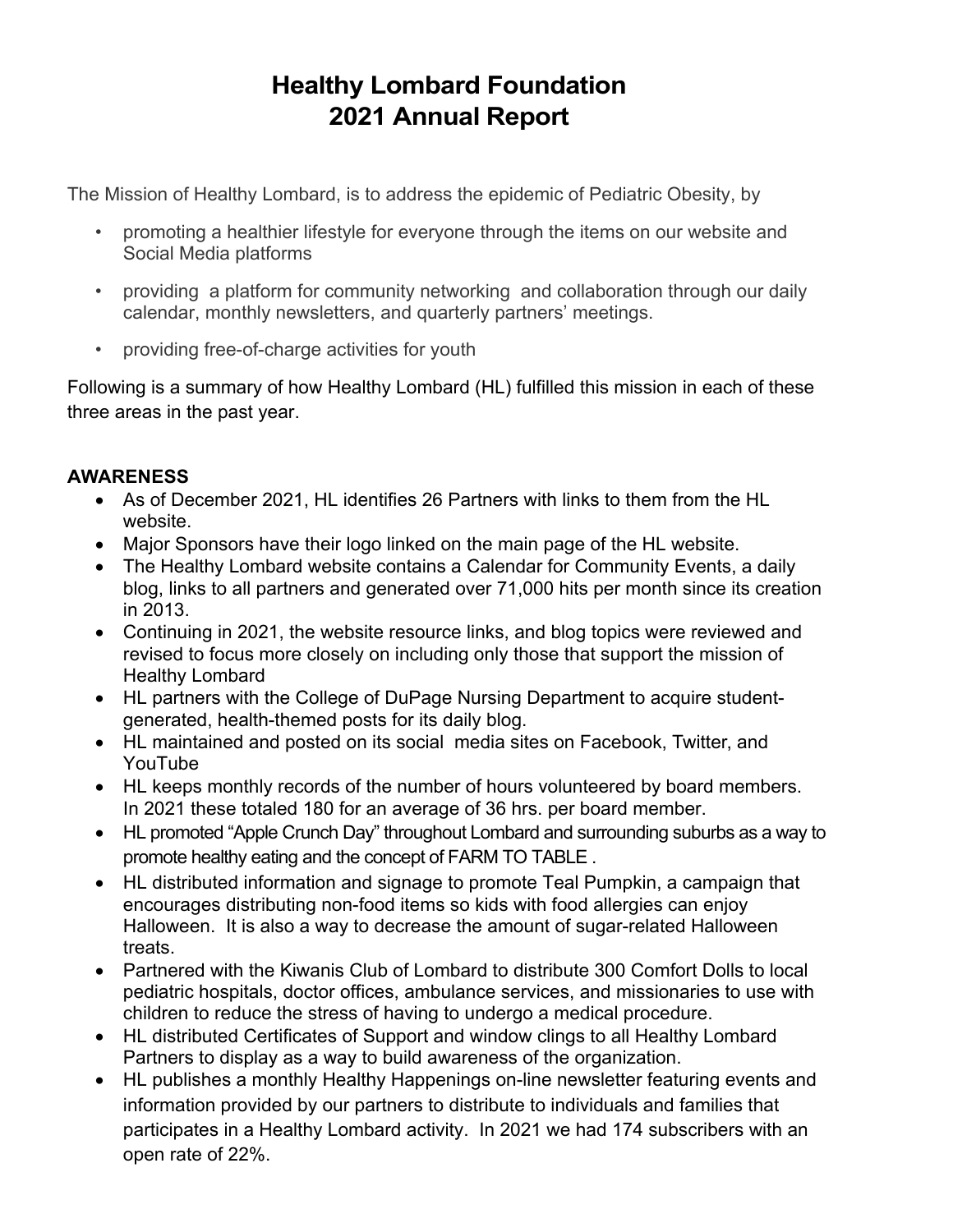# **ACTIVITIES**

### **Winter**

- FROSTED APPLE –In response to COVID-19's safety measures that left many kids without their regular PE classes or other extracurriculars that typically keep them active Healthy Lombard developed a 10 week Frosted Apple Fitness program as a winter spinoff of summer's Flat Apple to help get kids active during these strange times. Frosted Apple Fitness was free to join and gave kids ages 6 to 14 the opportunity to win prizes based on various fitness and nutrition challenges! In addition to the challenges, the webpage contained links to fun activities and video demonstrations. At the end of the program 24 participants logged over 38,000 minutes of activities.
- On-line Activities In addition to an original Healthy Lombard crossword puzzle, a list of other indoor activities were posted for kids. These included games such as a marshmallow straw race, a snow shovel relay race, snowman bowling, mitten hunt, snow in the chimney, musical snowflakes, and snowball toss.

### **Spring**

• Go Fly A Kite - Healthy Lombard had to cancel this event because of COVID-19.

#### **Summer**

• FLAT APPLE - This summer program is designed to keep kids active during nonschool months. The Activity Tracker Sheet introduced in 2019 was used again and was very successful because of continuing restrictions imposed by the COVID-19 Pandemic. Using these sheets, Flat Apple participants included 24 families/30 children. They logged 51,835 minutes/ 29 hours per kid. For an average of4.8 hours per day. In addition participants sent in 6 Social/Emotional bingo cards, 13 videos, 42 Healthy Selfies, and 2 recipes created by students. The 6 weekly Flat Apple Newsletter averaged an open rate of 48%. This year a Social/Emotional Leaning segment was added to address the stress of COVID 19. Students participated in events such as Mindfulness Monday's, Wellness Wednesdays, and Healthy Foodie Fridays.

#### **Fall**

- G.Y.M. (Get Yourself Moving) Bags for primary grade students at St John Lutheran School and as part of the after-school programs at the Tri-Town YMCA and the Lombard Park District were NOT distributed because of COVID-19 restrictions
- Partnered with the Kiwanis Club of Lombard to distribute 300 Comfort Dolls to local pediatric hospitals, doctor offices, and missionaries to use with children to reduce the stress of having to undergo a medical procedure.